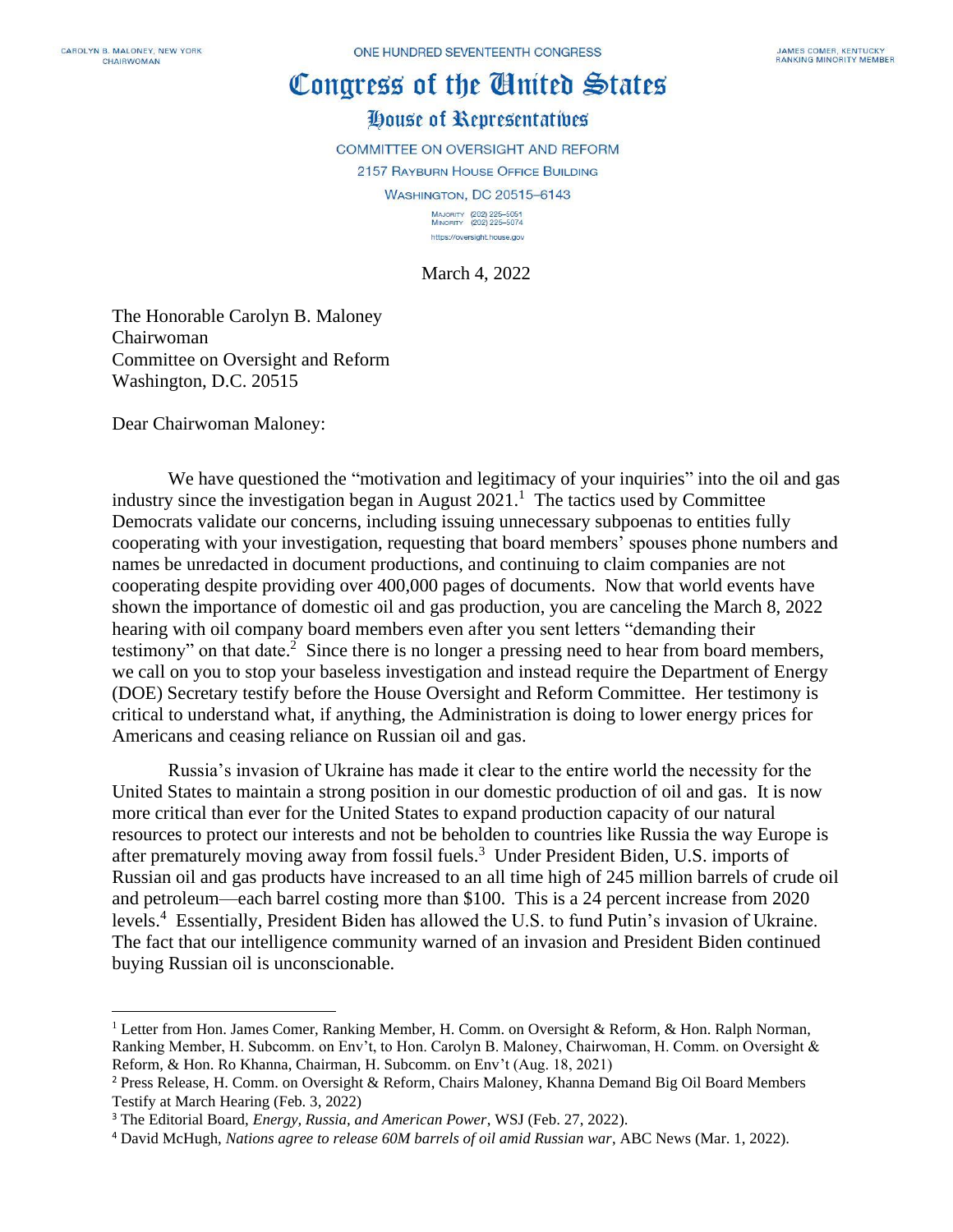When the geopolitical reality finally became apparent to Committee Democrats—after months of attacking the industry and encouraging them to decrease production—you abruptly canceled the March 8 hearing because it is no longer politically expedient to vilify companies that have always been crucial to maintaining our national security.<sup>5</sup> During the Committee's October 2021 hearing one Democrat member asked Chevron's CEO, "are you embarrassed as an American company that your production is going up?"<sup>6</sup> Thankfully, the companies did not take Democrats' advice or the United States would be even more reliant on Russia for energy.<sup>7</sup>

For months, you have pressured board members to appear at the hearing you canceled earlier this week. On February 8, 2022, during the Committee's hearing, *Fueling the Climate Crisis: Examining Big Oil's Climate Pledges*, you stated: "when the Committee invited board members of these companies to come in today and explain their pledges, they declined to appear on the date we requested. None of them showed up today. Not a single one."<sup>8</sup> Yet when they all agreed to appear at a hearing, you no longer wanted to hear from them. To make matters worse, when you invited them to the March 8 hearing you stated: "[t]his will be your last opportunity to appear voluntarily before the Committee."<sup>9</sup> What changed about the urgency to hold this hearing other than Russia's invasion of Ukraine showing the importance of domestic oil and gas production?

Threatening witnesses with compulsory testimony, one of the most powerful tools bestowed upon the Committee, is an action that should not be taken lightly. Then canceling the hearing after all the witnesses were voluntarily appearing to simply avoid embarrassment only demonstrates that your pursuits are not motivated by a search for truth but rather an exercise in partisan political theater. It is shameful that the power of the Oversight and Reform Committee is being used for such obvious political purposes.

Now that the true motivations of your investigation have been exposed, we urge you to hold hearings that focus on the needs of the American people. It is time to take action: gas is almost a dollar more than a year ago; natural gas, which is used to heat nearly half of all U.S. homes, is 32 percent more expensive than it was a year ago; and many Americans will pay up to \$1,700 more for heat this winter. Russia's invasion of Ukraine is likely to cause energy costs to increase. Pleas from Committee Democrats for oil and gas companies to reduce production are unrealistic given the global situation and the fact that green energy sources simply cannot meet the world's energy needs.

We request that the Committee cease its baseless inquires and immediately convene a hearing with Energy Secretary Jennifer Granholm to learn what plans the Administration has to work with industry to lower energy costs for the American people and protect our national security interests. This Committee must return to conducting legitimate oversight instead of playing political games at a time when the stakes are so high. Please notify Committee Republicans by March 11, 2022, whether you intend to invite Secretary Granholm as a witness.

<sup>5</sup> H. Comm. on Oversight & Gov't Reform, *Fueling the Climate Crisis: Exposing Big Oil's Disinformation Campaign to Prevent Climate Action*, 117th Cong. (Oct. 28, 2021).

<sup>6</sup> *Id.*

<sup>7</sup> Collin Eaton, *Why Does the U.S. Buy Russian Oil?*, WSJ, (Mar. 2, 2022).

<sup>8</sup> Opening Statement of Carolyn B. Maloney, H. Comm. on Oversight and Reform, *Hearing on "Fueling the Climate Crisis: Examining Big Oil's Climate Pledges*,*"* 117th Cong. (Feb. 8, 2022).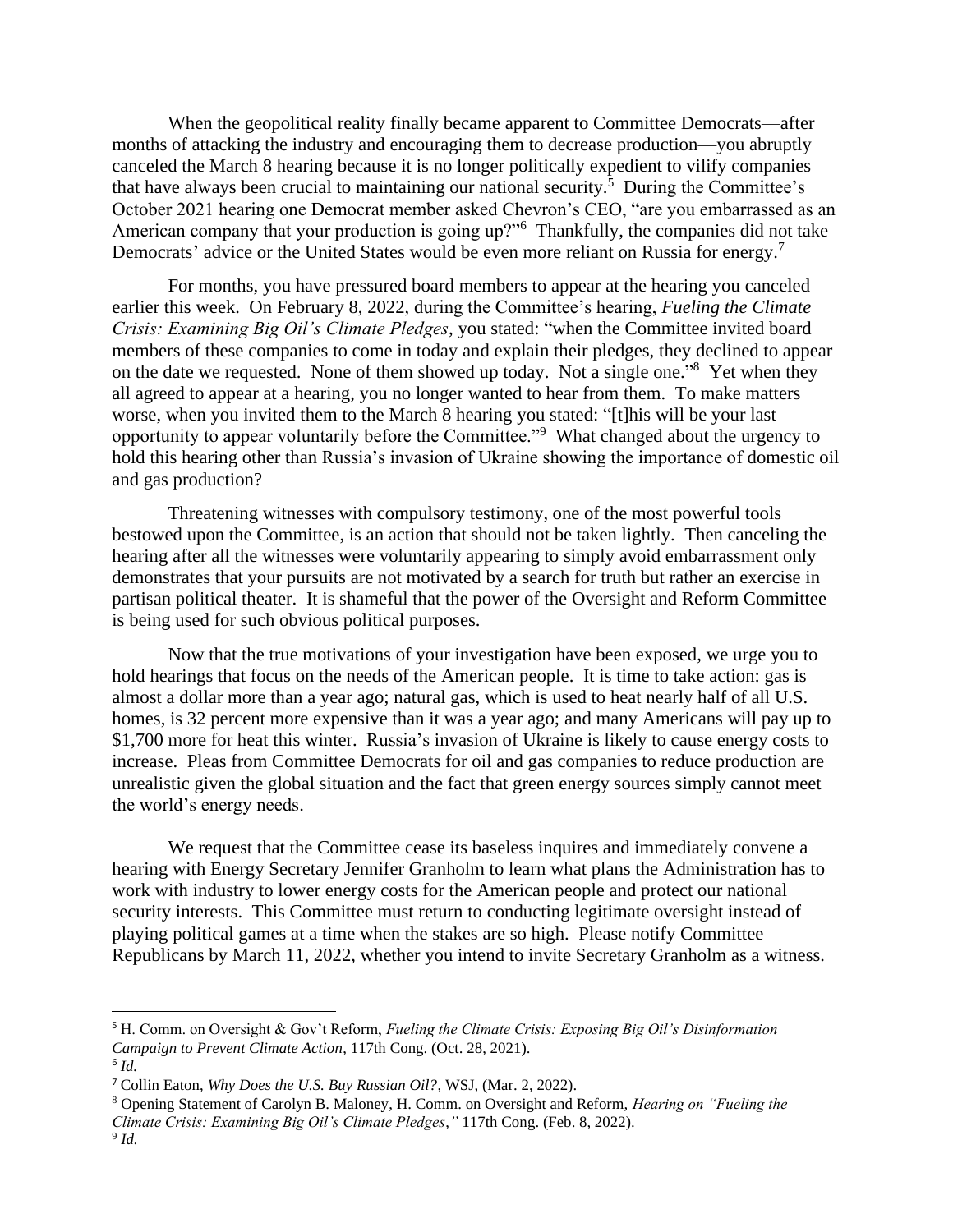Sincerely,

James Comer Ralph Norman Ranking Member **Ranking Member** Ranking Member Committee on Oversight and Reform Subcommittee on Environment

Jody Hice Glenn Grothman

Ranking Member **Ranking Member** Ranking Member Subcommittee on Government Operations Subcommittee on National Security

 $\overline{1}$ Michael Cloud T (Nancy Mace)

Ranking Member **Ranking Member** Consumer Policy Civil Liberties

Jim Jordan Virginia A. Foxx<br>
Member of Congress Member of Cong

 $\mathbb{Z}$ d Mal

Bob Gibbs Clay Higgins Member of Congress Member of Congress

Pete Sessions Fred Keller

 $\sqrt{2\pi r}$  one  $\sqrt{2\pi r}$ 

fody fice Dem Stethmun

Subcommittee on Economic and Subcommittee on Civil Rights and

 $\bigvee \perp \bigvee$ ndan  $\blacksquare$ 

Member of Congress

 $^{\prime}$  Kelle

Member of Congress Member of Congress